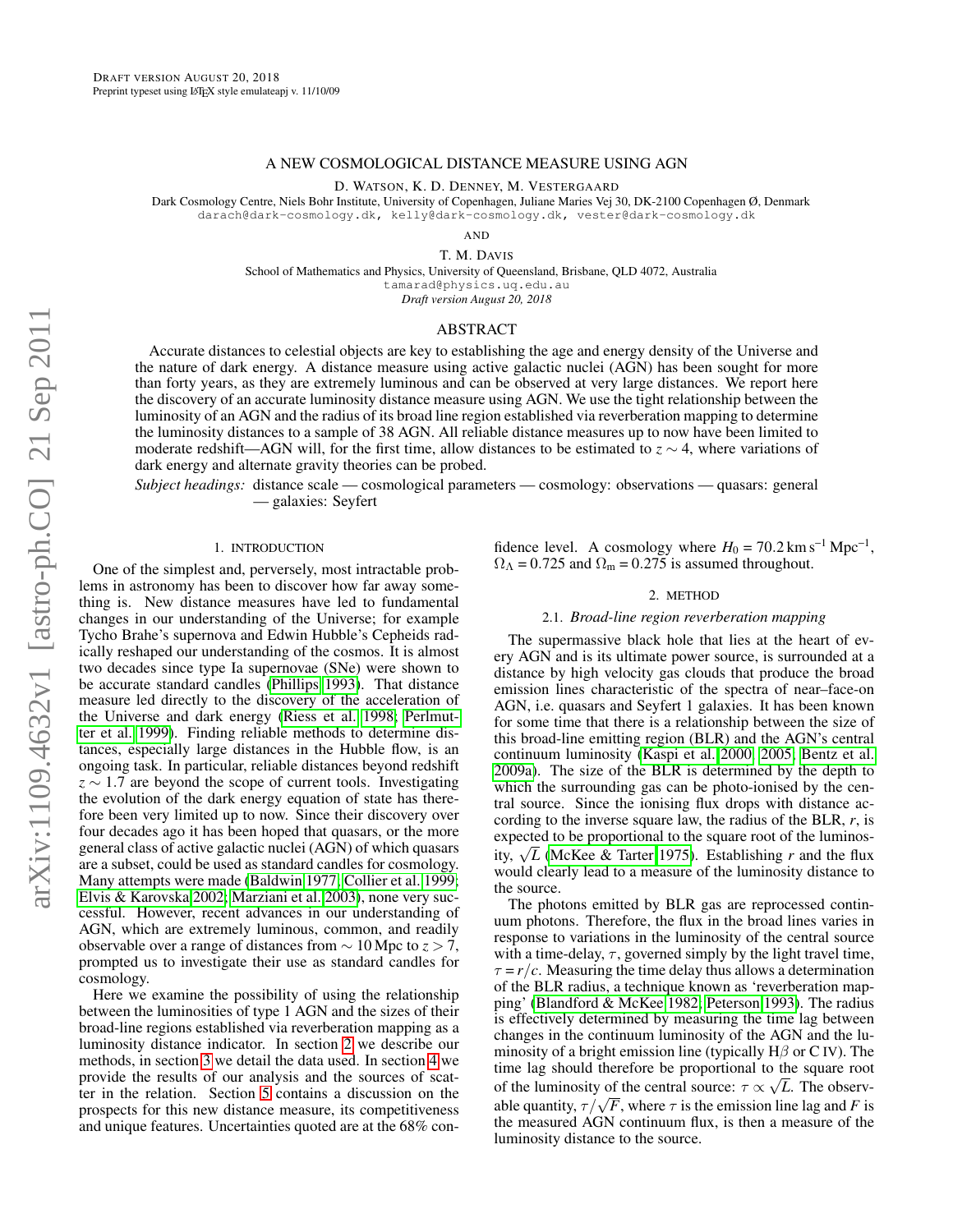

*(from current best cosmology)*

<span id="page-1-2"></span>FIG. 1.— Comparison of AGN-derived distances to Hubble distances based on the best current cosmology [\(Komatsu et al. 2011\)](#page-4-13). The dotted line is the equality of both distances. The AGN distance estimates follow the best current cosmology Hubble distances to good accuracy

Recent improvements in lag and luminosity measurements, notably, improving the luminosities by removing the contaminating effects of the host galaxy [\(Bentz et al. 2009a\)](#page-4-9), improving lag measurements by reobserving AGN that previously had poorly-sampled lightcurves [\(Denney et al. 2010\)](#page-4-14), and populating the low luminosity regime of the existing sample [\(Bentz et al. 2009b\)](#page-4-15), have shown that the radius-luminosity relationship follows the expected  $r \propto \sqrt{L}$  relation to good accuracy across four orders of magnitude in luminosity [\(Bentz](#page-4-9) [et al. 2009a;](#page-4-9) [Zu et al. 2011\)](#page-4-16). We have used this relationship to turn a sample of AGN with well-determined lags into standard candles for cosmology.

# 3. OBSERVATIONAL DATA

<span id="page-1-0"></span>To construct our sample of  $\tau/\sqrt{F}$  values, we use all available lags for the H $\beta$  line and restframe 5100 Å continuum fluxes [\(Bentz et al. 2009a;](#page-4-9) [Denney et al. 2010\)](#page-4-14), where these measurements have the constant host galaxy component removed from the measured flux to obtain the AGN continuum flux. This host galaxy removal has been shown to be very important [\(Bentz et al. 2009a\)](#page-4-9) and is done primarily using images from the *Hubble Space Telescope* (*HST*) to model the underlying galaxy contribution. We correct the fluxes for Galactic extinction [\(Schlegel et al. 1998;](#page-4-17) [Schlafly et al. 2010\)](#page-4-18). We do not apply a correction for internal extinction because extinction estimates have been made for only a fraction of the objects in our sample and typically the discrepancy between estimates in a single object are as large as the extinction correction itself (see below for a more detailed discussion of inrection itself (see below for a more detailed discussion of intensic extinction correction). We then calibrate  $\tau/\sqrt{F}$  to the absolute distance for the source NGC 3227 [\(Tonry et al. 2001;](#page-4-19) [Krisciunas et al. 2004\)](#page-4-20). Fig. [1](#page-1-2) shows that the luminosity distances we determine for our sample closely follow the predicted distances for the current best-estimated *WMAP*-ΛCDM cosmology [\(Komatsu et al. 2011\)](#page-4-13).

#### 3.1. *The absolute distance calibration*

TABLE 1 SCATTER IN THE AGN HUBBLE DIAGRAM

<span id="page-1-4"></span>

| Source of scatter <sup>a</sup> | Current    | Can be reduced to |
|--------------------------------|------------|-------------------|
| Observational                  | 0.14(0.36) | 0.05(0.13)        |
| Extinction                     | 0.08(0.20) | 0.04(0.10)        |
| Bad lags                       | 0.11(0.28) | 0.00(0.00)        |
| Other                          | 0.05(0.13) | 0.05(0.13)        |
| Total                          | 0.20(0.50) | 0.08(0.20)        |

<span id="page-1-3"></span><sup>a</sup>Root mean square scatter in dex (mag)

Currently only NGC 3227 and NGC 4051 have direct distance estimates. The Tully-Fisher distance to NGC 4051 is the less accurate of the two. We therefore calibrated  $\tau/\sqrt{F}$ to the luminosity distance to the galaxy NGC 3227 based on a distance modulus of *m*−*M* = 31.86±0.24 determined using the surface brightness fluctuations (SBF) method to its companion galaxy NGC 3226 [\(Tonry et al. 2001\)](#page-4-19). Due to the occurrence of a supernova, 2002bo, in another member of the Leo III group to which NGC 3227 belongs, the SBF distance quoted above has been examined in detail and seems likely to be correct within the quoted uncertainty [\(Krisciunas et al.](#page-4-20) [2004\)](#page-4-20). However, the uncertainty in this calibration is relatively large, and we use it here only to determine an initial estimate of the luminosity distances. NGC 4051, NGC 4151, and NGC 3227 are certainly close enough that it should be possible to obtain more reliable Cepheid-derived distances with *HST* to these galaxies for a better absolute calibration. In practice, we expect that Cepheid distances can in fact be determined to multiple nearby AGN, allowing at least a dozen AGN to be distance-calibrated in this way.

#### 4. RESULTS

# 4.1. *How tight is the relation?*

<span id="page-1-1"></span>In order to be a successful distance indicator,  $\tau/\sqrt{F}$  must follow the luminosity distance with little inherent scatter. We estimate below the different sources of scatter in the relation with the current data and determine how far this scatter can be reduced in the immediately foreseeable future. This is summarised in Table [1.](#page-1-4)

We have estimated the root mean square scatter in our AGN Hubble diagram (Fig. [2\)](#page-2-0) to be 0.2 dex, equivalent to 0.5 mag in distance modulus. Based on the expectation of a reduced  $\chi^2$ value of unity, we have determined the observational uncertainty to account for  $\sim$  50% of the total scatter in the relation, or 0.14 dex (0.36 mag).

#### 4.1.1. *Scatter due to observational uncertainty*

The scatter due to observational uncertainty can be reduced significantly. A major advantage held by AGN is that they can be observed repeatedly and the distance to any given object substantially refined. For example, the observational uncertainty for NGC 5548 is 0.05 dex (0.13 mag) after roughly a dozen reverberation measurements, while it is typically  $\sim 0.14$  dex (0.35 mag) for sources with single measurements.  $\sim$  0.14 dex (0.55 mag) for sources with single measurements.<br>In Fig. [3](#page-3-1) we show  $\tau/\sqrt{F}$  from all observing campaigns of NGC 5548. The reduced  $\chi^2$  is very close to unity for a constant value fit to the data, indicating that the scatter is almost entirely accounted for by the uncertainty related to the obserentifier accounted for by the uncertainty related to the observations. There is thus very little intrinsic variation in  $\tau/\sqrt{F}$ for a given object. This means that repeated observations of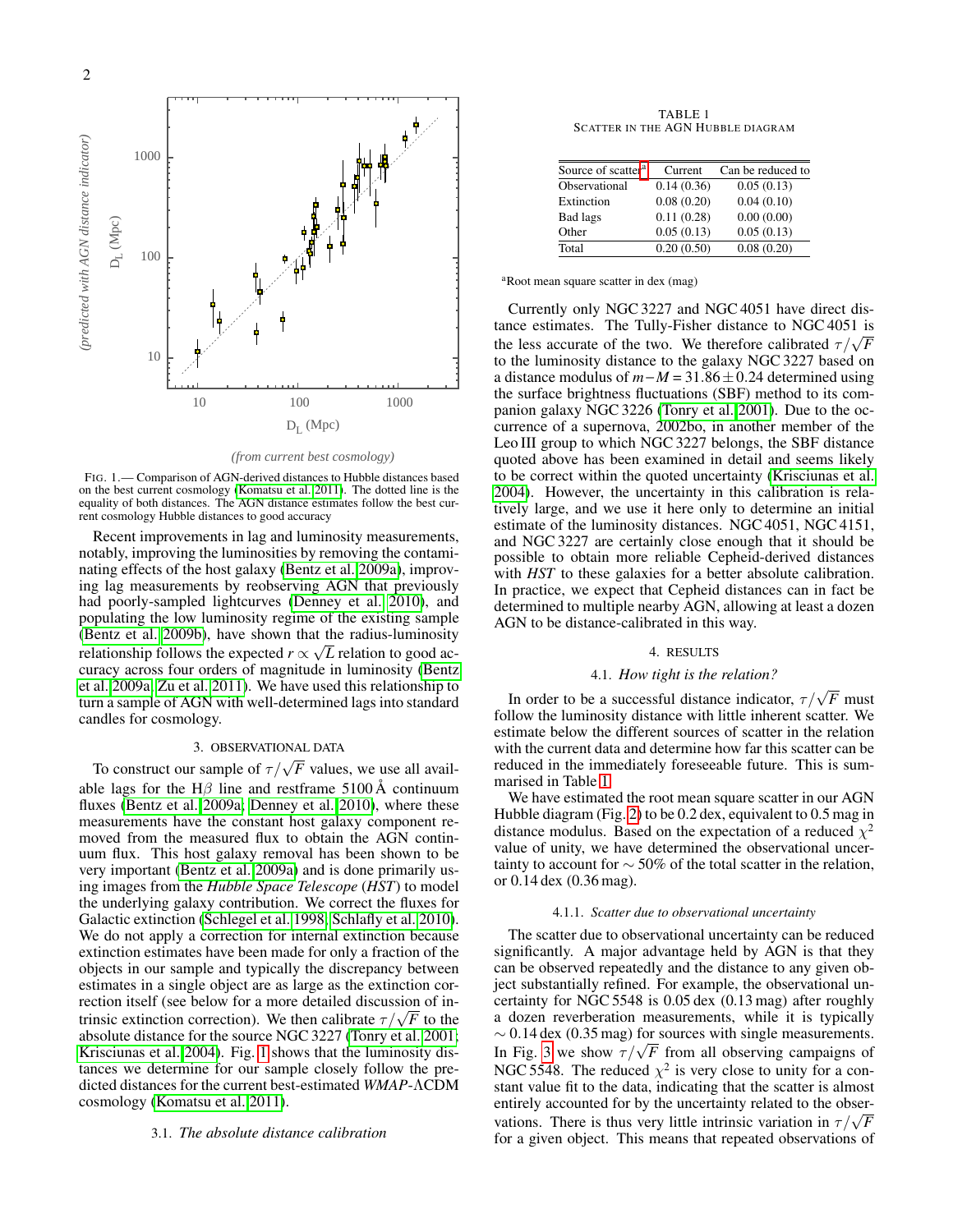

<span id="page-2-0"></span>FIG. 2.— The AGN Hubble diagram. The luminosity distance indicator  $\tau/\sqrt{F}$  is plotted as a function of redshift for 38 AGN with H $\beta$  lag measurements. On the right axis the luminosity distance and distance modulus (*m*−*M*) are shown using the surface brightness fluctuations distance to NGC 3227 as a calibrator. The current best cosmology [\(Komatsu et al. 2011\)](#page-4-13) is plotted as a solid line. The line is not fit to the data but clearly follows the data well. Cosmologies with no dark energy components are plotted as dashed and dotted lines. The lower panel shows the logarithm of the ratio of the data compared to the current cosmology on the left axis, with the same values but in magnitudes on the right. The red arrow indicates the correction for internal extinction for NGC 3516. The green arrow shows where NGC 7469 would lie using the revised lag estimate from [Zu et al.](#page-4-16) [\(2011\)](#page-4-16). NGC 7469 is our largest outlier and is believed to be an example of an object with a misidentified lag [\(Peterson 2010\)](#page-4-21).

given sources will reduce the scatter related to observational uncertainty to a level similar to that observed in NGC 5548.

### 4.1.2. *Extinction*

Another likely source of scatter is due to extinction associated with the AGN and its host galaxy. As an example, in clated with the AGN and its nost galaxy. As an example, in Fig. [2](#page-2-0) we plot the shift in  $\tau/\sqrt{F}$  resulting from the extinction correction for NGC 3516 [\(Denney et al. 2010\)](#page-4-14). This shift moves NGC 3516 very close to the best-fit line. Currently, few reliable extinction measurements exist for these AGN. We show the extinction correction for NGC 3516, in Fig. [2,](#page-2-0) however, because it may be reliable as it is based on two different extinction estimations with different methods that give consistent results [\(Denney et al. 2010\)](#page-4-14). An accurate correction for internal extinction should reduce the scatter in the Hubble diagram. A mean scatter of  $\sim 0.16$  dex (0.4 mag) as suggested by [Cackett et al.](#page-4-22) [\(2007\)](#page-4-22), induced in the luminosities of these AGN by internal extinction, would contribute 0.08 dex (0.2 mag) scatter to the relationship. Using the Balmer decrement method, Na ID or K I line equivalent widths, or a calibration based on several methods, we would then expect to be able to reduce the scatter induced by extinction from 0.08 dex (0.2 mag) to the level at which these correlations are calibrated, 0.04 dex (0.1 mag) [\(Munari & Zwitter 1997\)](#page-4-23).

Adding an extinction correction will of course systematically make the distances smaller, but since the objects are currently calibrated to the distance to NGC 3227, it is the extinction relative to this object that matters. Currently we assume that the extinction of NGC 3227 is reasonably close to the mean extinction of the sample. The fact that the distances are are not noticeably offset from the distances based on current best estimates of  $H_0$  (Fig. [1\)](#page-1-2) suggests that this is a reasonable assumption.

#### 4.1.3. *Incorrect Lags*

The scatter due to an apparent diversity between objects can also be rapidly reduced. While we use all available  $H\beta$  lag detections with published host-corrected AGN fluxes here to avoid biasing our results, it has been shown [\(Peterson 2010\)](#page-4-21) that with selection of only good quality lag measurements, the scatter in the observed radius-luminosity relation can be reduced to a level almost consistent with the observational uncertainty. This suggests that some of the lag measurements currently in use are incorrect at a level much larger than their quoted uncertainties. This may in part be due to developing observational expertise, where later lag measurements benefitted from improved observing practices, e.g. better-sampled lightcurves. NGC 7469 alone contributes 0.09 dex (0.22 mag)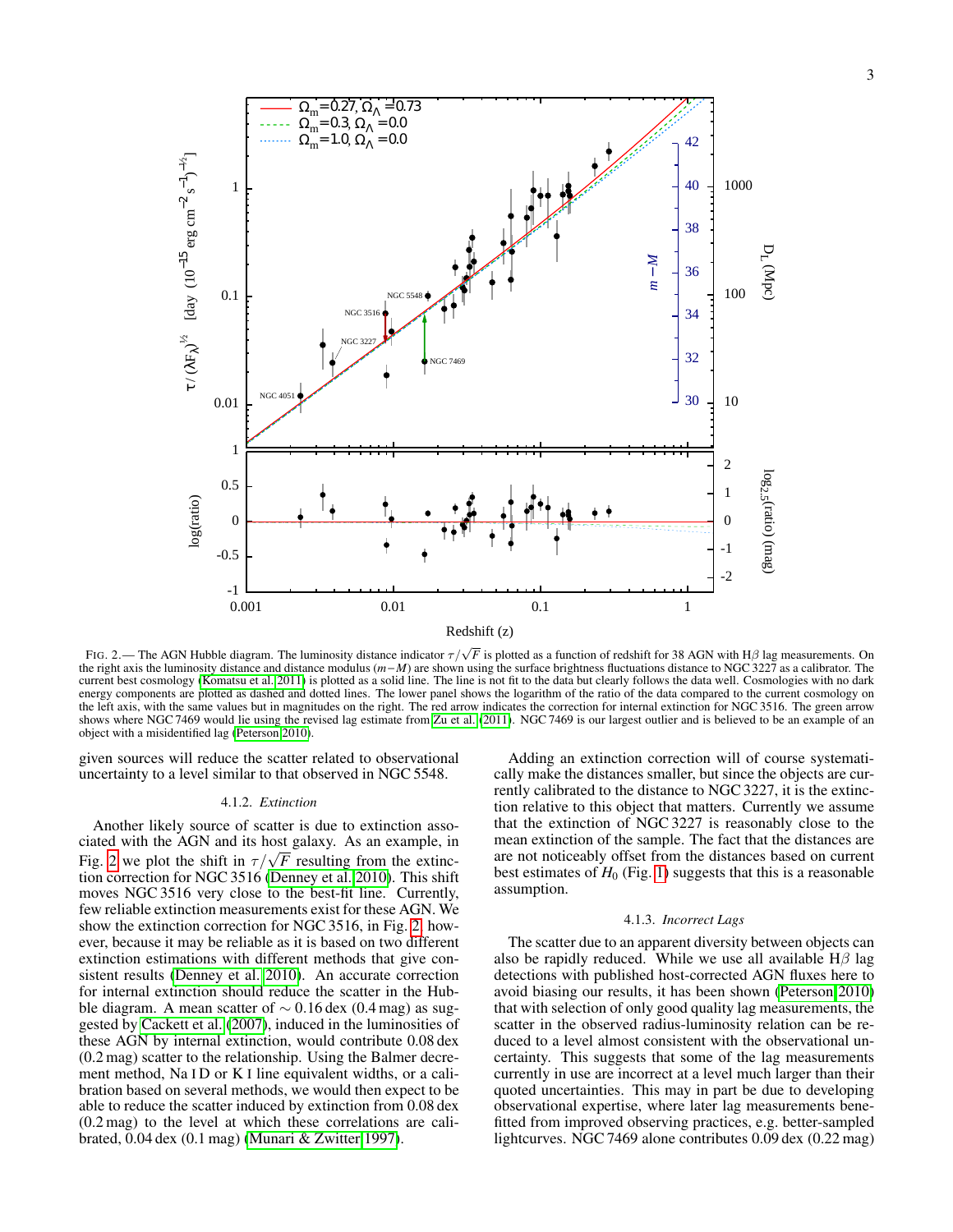

<span id="page-3-1"></span>FIG. 3.— The distance indicator for NGC 5548, the best observed AGN in our sample, showing that the indicator is constant over time. The scatter in the data is consistent with the statistical uncertainty, showing that the scatter in excess of the observational uncertainty in the AGN Hubble diagram is largely due to object-to-object variations

to the total scatter. The lags of most of our objects were recalculated by [Zu et al.](#page-4-16) [\(2011\)](#page-4-16) using the stochastic process estimation for AGN reverberations (SPEAR) method. The only object with a significantly discrepant lag they found was NGC 7469. A more recent observation of this source (C. Grier, private communication) has also given a value of (C. Grier, private communication) has also given a value of  $\tau/\sqrt{F}$  consistent with the SPEAR value [\(Zu et al. 2011\)](#page-4-16). Using the SPEAR value for its lag (see Fig. [2\)](#page-2-0) the scatter in the diagram is reduced to 0.18 dex (0.45 mag), and the reduced  $\chi^2$ drops from 4.0 to 2.9. A small number of misidentified lags can contribute a very large fraction of the scatter in excess of the observational uncertainty and should easily be spotted and removed with multiple observations of the same source.

We have noted above how an observational error contribution to the total scatter of  $\sim 0.05$  dex (0.12 mag) or less is achievable with multiple observations of each source. In addition, correcting NGC 7469 alone is enough to reduce the component of the scatter unrelated to observational uncertainty from 0.14 dex (0.36 mag) to 0.11 dex (0.28 mag). Choosing only good lags improves the scatter in excess of the observational uncertainty to a level consistent with the extinctionrelated scatter estimated above [\(Peterson 2010\)](#page-4-21). With many more good quality observations it therefore seems likely that the scatter unrelated to observational uncertainty will be reduced to a level dominated by the uncertainty in the extinction correction,  $\sim 0.04$  dex (0.1 mag, see above). With these improvements, the total known scatter in the relationship could therefore be reduced to 0.06 dex (0.16 mag), dominated by the extinction correction and observational uncertainties (see Table [1\)](#page-1-4).

Given these straightforward improvements in the statistical quality of the measurements via an increased number of observations per source, more reliable lags, and better extinction estimates, the scatter in the AGN Hubble diagram can be decreased very substantially with medium-sized programmes on existing facilities in only a few years. Based on the arguments made above we estimate that the total scatter in the relationship could, in a few years observing, be reduced to 0.08 dex (0.20 mag, see Table [1\)](#page-1-4), not far in excess of the current SNIa samples [\(Kessler et al. 2009;](#page-4-24) [Conley et al. 2011\)](#page-4-25).

### 5. DISCUSSION

### <span id="page-3-0"></span>5.1. *Prospects for extension to high redshift*

1988 1992 1996 2000 2004 2008 with redshift either, as its form is based strictly on the sim-The unique aspect of the AGN Hubble diagram is that while SN distances are currently observationally restricted to less than  $z \sim 1.7$  [\(Riess et al. 2001\)](#page-4-26), and are unlikely to exceed  $z = 2$ , there is no such impediment to extending the AGN diagram to the redshift range  $z = 0.3 - 4$ , where the power to discriminate dark energy models lies. Effects related to changes with time in the equation of state of dark energy or to alternate gravity theories should be more apparent with higher redshift data and can only be constrained very poorly with current methods. We already know that the radius-luminosity relationship holds in an unaltered form over four decades in luminosity [\(Kaspi et al. 2000;](#page-4-7) [Bentz et al. 2009a;](#page-4-9) [Zu et al.](#page-4-16) [2011\)](#page-4-16). We have no reason to believe that it should change plest photo-ionization physics.

In practice, extending the diagram to high redshifts requires substantially longer temporal baselines: 1) redshift increases the observed-frame lags due to time dilation effects, 2)at higher redshift we observe more luminous AGN, which have larger BLRs and hence larger rest-frame lags. For example, for a redshift  $z \sim 2$  AGN, we expect a H $\beta$  observed lag of ∼ 2 years based on the AGN Hubble diagram and assuming an observed continuum flux of  $1 \times 10^{17}$  erg cm<sup>-2</sup> s<sup>-1</sup> Å<sup>-1</sup> at a rest-frame wavelength of 5100 Å. For H $\beta$  the likely minimum time required to obtain a lag reaches close to a decade at *z* ∼ 2.5, making this the practical redshift limit for obtaining lags with  $H\beta$ . On the other hand, strong UV lines such as C IV 1549 Å are readily observable even for the most distant known AGN. Since the BLR is ionization-stratified [\(Dietrich](#page-4-27) [et al. 1993\)](#page-4-27), higher excitation lines such as C IV have the advantage that they are emitted closer to the central source and hence have shorter lag times. And it is worth noting that a detection of a lag at *z* ∼ 2 has already been made using C IV [\(Kaspi et al. 2007\)](#page-4-28). For C IV , the lags are typically shorter than H $\beta$  by a factor of 2–3 [\(Clavel et al. 1991\)](#page-4-29), meaning that C IV lags should be measurable for objects up to *z* ∼ 4. It has been shown that the N V 1240 Å line has an even shorter lag time than C IV, by another factor of 2–3 [\(Clavel et al.](#page-4-29) [1991\)](#page-4-29), allowing lag measurements to be made in principle to  $z \sim 6$ . But disentangling the N V flux from Ly $\alpha$  may not be straightforward, and we do not believe that distance measurements are currently feasible with available facilities beyond  $z \sim 4$ . Using the C IV line as a lag estimator has the added advantage that no host galaxy subtraction needs to be made, thus reducing the flux uncertainty further, somewhat improving our accuracy at high redshift. It is worth noting as well that higher redshift sources require roughly the same total number of observations to obtain a lag measurment as lower redshift sources, but spread over a longer time. This means that, counter-intuitively, high-redshift campaigns are less resource intensive in a given observing semester.

#### 5.2. *Absolute distances*

The AGN Hubble diagram, like SNe Ia, currently requires calibration to absolute distances. Our developing understanding of the radius-luminosity relation for the BLR means that direct determination of  $H_0$  may be possible with AGN, though via a different avenue than previously imagined (e.g. [Collier](#page-4-4) [et al. 1999;](#page-4-4) [Cackett et al. 2007\)](#page-4-22). With direct observations of the densities and structures of BLRs, the H $\beta$  or C IV radius may be obtained from first principles, ultimately obviating the need for the distance ladder in determining cosmological distances. While currently we have no means to directly deter